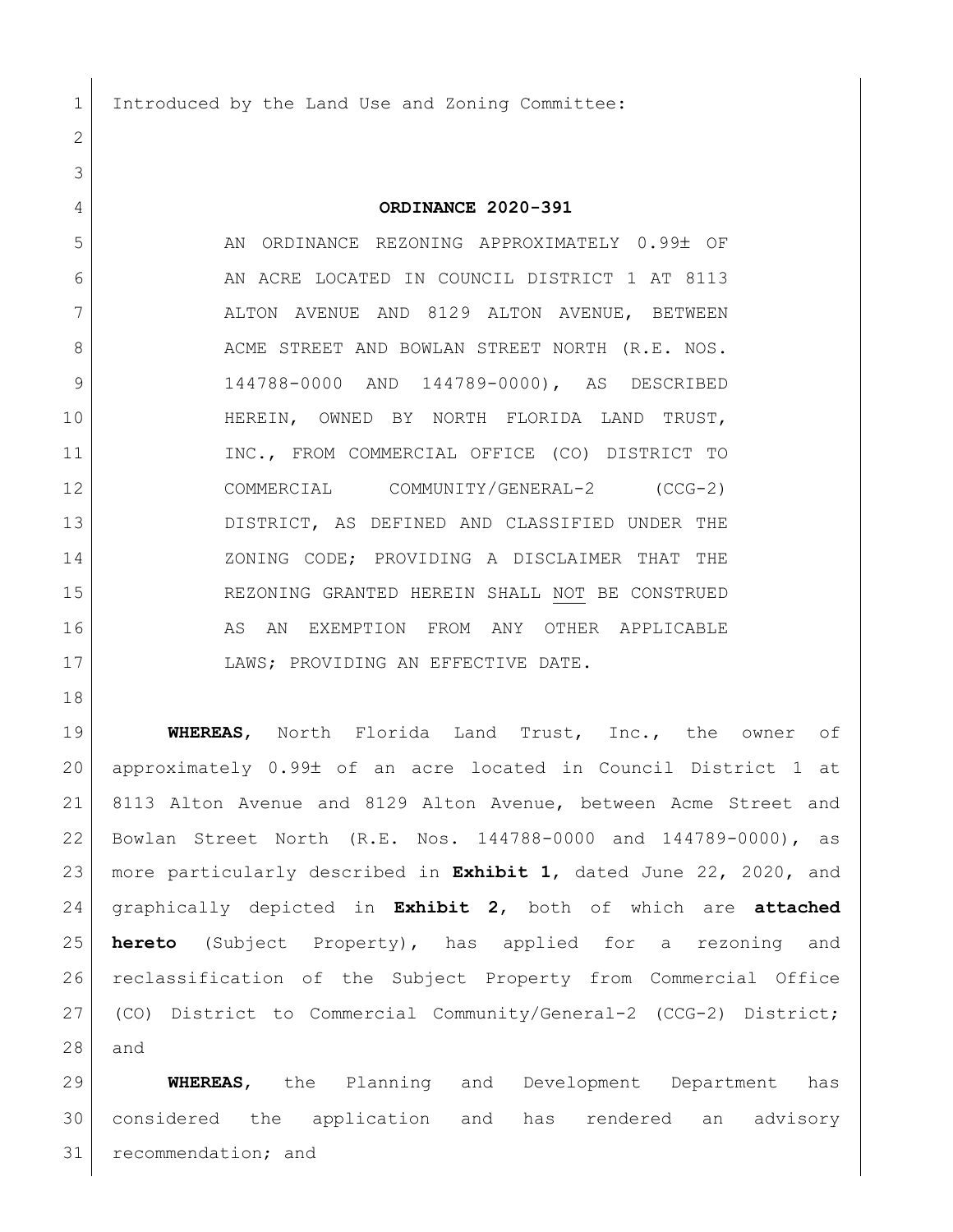**WHEREAS**, the Planning Commission, acting as the local planning 2 agency, has reviewed the application and made an advisory 3 recommendation to the Council; and

 **WHEREAS**, the Land Use and Zoning Committee, after due notice 5 and public hearing has made its recommendation to the Council; and

 **WHEREAS**, taking into consideration the above recommendations 7 and all other evidence entered into the record and testimony taken at the public hearings, the Council finds that such rezoning: (1) is consistent with the *2030 Comprehensive Plan*; (2) furthers the goals, objectives and policies of the *2030 Comprehensive Plan*; and (3) is not in conflict with any portion of the City's land use 12 regulations; now, therefore

**BE IT ORDAINED** by the Council of the City of Jacksonville: **Section 1. Property Rezoned.** The Subject Property is hereby rezoned and reclassified from Commercial Office (CO) District to Commercial Community/General-2 (CCG-2) District, as defined and classified under the Zoning Code, City of Jacksonville, Florida.

 **Section 2. Owner and Description.** The Subject Property is owned by North Florida Land Trust, Inc., and is described in **Exhibit 1, attached hereto.** The agent is Paul Espinoza, Twin Cam Automotive, Inc., 8421 Atlantic Boulevard, Jacksonville, Florida 32211; (904) 726-8001.

 **Section 3. Disclaimer.** The rezoning granted herein shall **not** be construed as an exemption from any other applicable local, state, or federal laws, regulations, requirements, permits or approvals. All other applicable local, state or federal permits or approvals shall be obtained before commencement of the development 29 or use and issuance of this rezoning is based upon acknowledgement, 30 representation and confirmation made by the applicant(s), owners(s), developer(s) and/or any authorized agent(s) or

 $-2 -$